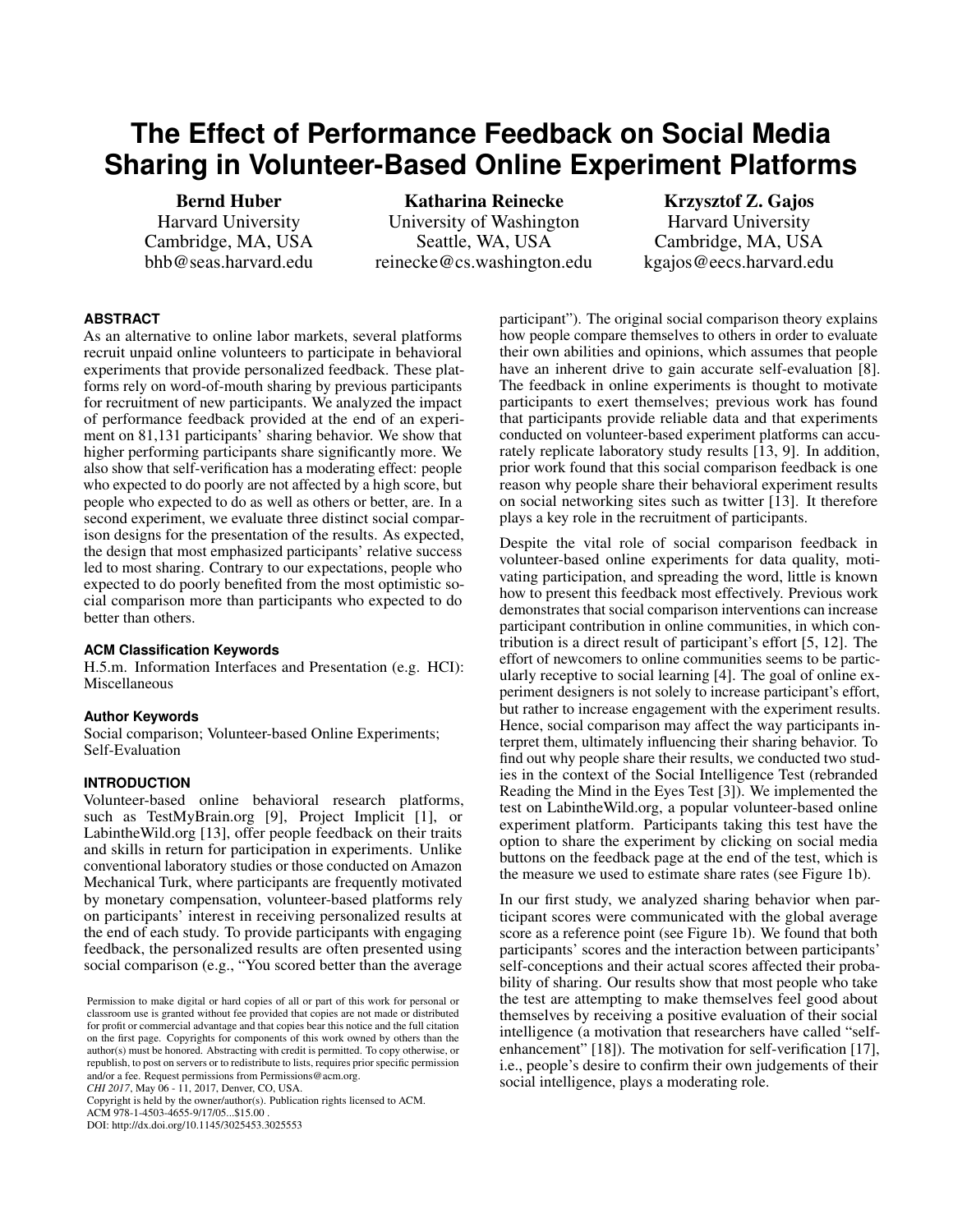In our second study, we tested three different designs to communicate the results to participants. We used social downward and upward comparison to emphasize that one's performance is better or worse than others, respectively. Both kinds of comparisons can motivate people, but not in all circumstances: For example, downward comparison can make people feel better because it might elevate the self-regard [\[10\]](#page-4-10). On the other hand, upward comparison may lead to the hope of selfimprovement in some cases, but may be discouraging in others [\[16,](#page-4-11) [6\]](#page-4-12). Consistent with the results from Study 1, we found that more positive score communication led to more shares. These findings further suggest that participants in the *Social Intelligence Test* may be primarily driven by self-enhancement. Surprisingly, in this study people who expected to do poorly benefited from the most optimistic social comparison more than participants who expected to do better than others.

## **STUDY 1: WHAT MOTIVATES PARTICIPANTS?**

To identify which of the three self-evaluation motives plays the greatest role, we studied how likely people were to share their results given a particular score, and how this is affected by their self-conceptions. The core assumption behind social comparison theory is that people have an inherent drive to gain an accurate self-evaluation [\[8\]](#page-4-3). The original theory explains how people compare themselves to others in order to evaluate their own abilities and opinions [\[8\]](#page-4-3). Subsequent research identified three distinct possible motivations for engaging in self-evaluation activities, such as completing skill or trait tests: (1) The *self-enhancement* motive to improve the positivity of one's self-concept [\[18\]](#page-4-8), (2) the *self-assessment* motive to have an accurate and objective evaluation of the self [\[14\]](#page-4-13), and (3) the *self-verification* motive to verify one's pre-existing self-conceptions [\[17\]](#page-4-9). These three motivations result in three distinct predictions about participants' likelihood of sharing their results depending on the feedback that they receive at the end of a study:

- Self-enhancement predicts that the higher the score a participant receives, the more likely they will be to share.
- Self-assessment predicts that the score will have no impact on the likelihood of sharing.
- Self-verification predicts an interaction between the preexisting self-conceptions with respect to the social intelligence, and the actual score: People whose score confirms pre-existing self-conceptions will be more likely to share than those who receive a score that contradicts their selfconceptions.

## **Participants**

Our participants in this study were 75,120 online volunteers (aged 11–70, 42.7% male, 48.7% female, 2.3% other, the rest declining to answer). No financial compensation was given.

## **Task**

Participants took the Reading the Mind in the Eyes test [\[3\]](#page-4-7) (advertised as *Social Intelligence Test*) on LabintheWild.org [\[13\]](#page-4-2), a volunteer-based online experiment platform. The test was originally developed in the context of autism research, but it has also been used to measure theory of mind (the ability to attribute cognitive and emotional states to others) in general

<span id="page-1-0"></span>

Figure 1: (a) During the test, participants choose emotions the person in the photograph is expressing. (b) At the end of the test, participants are presented with their own score, and information other participants' performed.

population and it has been demonstrated to be a strong predictor of success on team-based problem-solving tasks [\[19,](#page-4-14) [7\]](#page-4-15). This is why we decided that renaming it as a Social Intelligence Test was justified and better communicated its relevance to the general population. During the test, participants were presented with 36 images depicting the eyes of different people and were asked to tell what emotion the person in the image was expressing (see Figure [1a\)](#page-1-0). The possible scores ranged between 0 and 36.

#### **Procedure**

Participants arrived at the experiment site organically. Logs indicate that approximately 30% arrived at the test from social media sites or referrals. The landing page included test title, a tag line ("Test how well you can read emotions of others just by looking at their eyes") and a brief explanation of the test. Participants who clicked through were first presented with an informed consent statement, followed by a brief demographics questionnaire. The demographics questionnaire also included a question on participants' pre-existing self-conceptions with respect to social intelligence, phrased as "Compared to your family and friends, how good are you at reading people's emotions?". Participants were asked to answer this question on a 5-point Likert scale  $(1 = \text{much worse}, 5 = \text{much better})$ . All demographics questions were optional. Completing the actual test took 10 minutes on average. Before being presented with their results, participants were asked if they cheated in any way, experienced technical difficulties or had any other comments. The results page then showed the participant's score, the average score over all participants as a reference point, and background information on how to interpret the score (see Figure [1b\)](#page-1-0). The results page also included links for sharing the test on social networking sites.

#### **Design and Analysis**

We conducted one analysis with 75,120 participants to analyze the effect of the score on the probability that a participant would share the test on a social networking site. We conducted a follow-up analysis with a subset of 7,068 additional participants to look for an interaction effect between pre-existing self-conceptions and the score. The self-conception question was added several months after the experiment was launched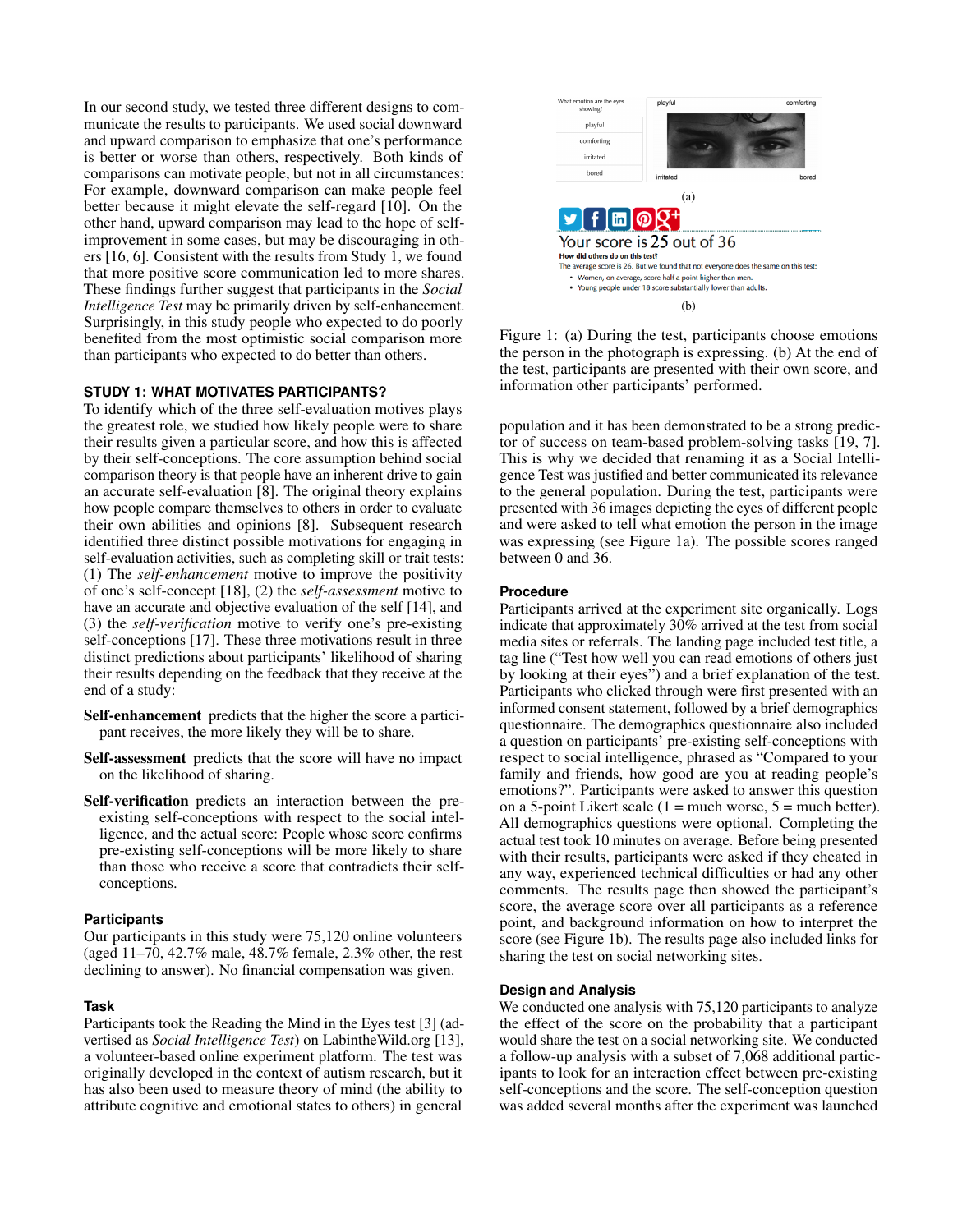<span id="page-2-0"></span>

Figure 2: Participants' scores on the *Social Intelligence Test* vs. share rates on social media. Error bars show standard errors. (a) There is a significant main effect of score on the probability that participants share. (b) There is a significant interaction between score and self-conception. Scores were binned for better visualization.

and answering that question was optional, which resulted in fewer participants in the second analysis of this study.

The share rate was calculated using the mean of the binomial variable share/not share across all participants per condition. Score was modeled as a continuous variable and pre-existing self-conception was treated as an ordinal variable with three levels (worse than others, same as others, better than others). To analyze the data, we used logistic regression (generalized linear model with binomial distribution). For better interpretation, we also include results of pairwise correlation analyses.

Prior to the analysis, we excluded participants who reported having taken the test before, having cheated, or having experienced technical difficulties. We also removed extreme outliers with respect to the score, that is, participants whose score was more than two standard deviations from the mean (i.e., participants with scores of 15 or lower). Self-conception responses were bucketed in *worse*, *equal* and *better* than others.

#### **Results**

We observed a significant main effect of score on the likelihood of participants sharing the test with their peers ( $\chi^2_{1,N=75120}$  =  $426.56, p < .0001$ , with participants receiving a higher score being more likely to share (see Figure [2a](#page-2-0) and Table 1 for complete results).

We also observed a significant interaction between score and self-conception ( $\chi^{2}_{2,N=7068} = 7.81, p < .05$ ). People who thought they were worse than others at reading emotions were not any more likely to share if they received a high score  $(\chi^2_{2,N=1135} = 3.38, p = .18; r(19) = -.12, p = .62)$ , but people who thought they were better than others were significantly more likely to share the higher the score they received  $(\chi^2_{2,N=3620} = 40.21, p < .0001; r(19) = .91, p < .0001)$ . These results indicate that self-enhancement plays a major role in participants' motivation, and that this effect is strongest for participants with high self-conception.

| Predictor                    |         | SEB   | Walds $\gamma^2$ | df |        |       |  |  |  |  |  |  |
|------------------------------|---------|-------|------------------|----|--------|-------|--|--|--|--|--|--|
| Main Effect                  |         |       |                  |    |        |       |  |  |  |  |  |  |
| Intercept                    | $-8.47$ | 0.24  | 1815.08          |    | < 0001 | NA    |  |  |  |  |  |  |
| Score                        | 0.16    | 0.008 | 426.56           |    | < 0001 | 117   |  |  |  |  |  |  |
| <b>Interaction Effect</b>    |         |       |                  |    |        |       |  |  |  |  |  |  |
| Intercept                    | 6.68    | 0.74  | 90.14            |    | < 0001 | NA    |  |  |  |  |  |  |
| Score*Self-Conception[worse] | 0.08    | 0.05  | 3.13             |    | .077   | 1.08  |  |  |  |  |  |  |
| Score*Self-Conception[equal] | 0.009   | 0.04  | 0.01             |    | .90    | 1.009 |  |  |  |  |  |  |

Table 1: Logistic regression table for Study 1: The model predicts the likelihood for a participant sharing the experiment.  $e^{\beta}$  is the odds ratio, i.e., the odds of the variable having an effect.

## **STUDY 2: EFFECT OF RESULT PRESENTATION**

Results of the first study indicated that people taking the Social Intelligence Test were primarily motivated by the desire to improve the positivity of their self-concept (the self-enhancement motivation) with self-verification playing a smaller role. Given that volunteer-based online experiments rely on participants' sharing behavior (and thus, recruiting others), the goal of our second study was to find out how those with lower scores could be encouraged to share if their scores were presented differently. The three designs were:

- Upward Comparison "Your score is lower than XX% of all participants."
- Downward Comparison "Your score is higher than YY% of all participants.'
- Downward/Equal Comparison "Your score is equal or higher than ZZ% of all participants."

The difference between how Downward and Downward/Equal comparisons are perceived may be large, as one more point may make up to 10% of participants. For example, the score of 25 is *higher than 35% of all participants*, but *equal or higher than 45% of all participants*.

Given that our participants are primarily motivated by selfenhancement, we hypothesized that presenting the results in the most positive light (the Downward/Equal Comparison) would result in more sharing than either Upward Comparison (negative framing of feedback) or Downward Comparison (lower apparent magnitude of the participant's achievement).

We additionally hypothesized an interaction effect between self-conception and comparison presentation: while participants with a more positive self-conception would prefer Downward/Equal Comparison, participants with more negative selfconceptions would prefer Upward Comparison.

## **Participants**

Participants were 6,011 online volunteers (aged 11–70, 45.7% male, 45.3% female, 1.6% other, the rest declining to answer). No financial compensation was given.

## **Experiment Design and Procedure**

Task and procedure were the same as in Study 1 with the exception that for this study, we randomly assigned participants to one of the three result presentation conditions. Hence, we used a between-subjects design with one factor: presentation of the results.

#### **Analysis**

As in Study 1, we used logistic regression to analyze the data with presentation of the results and self-conception as the two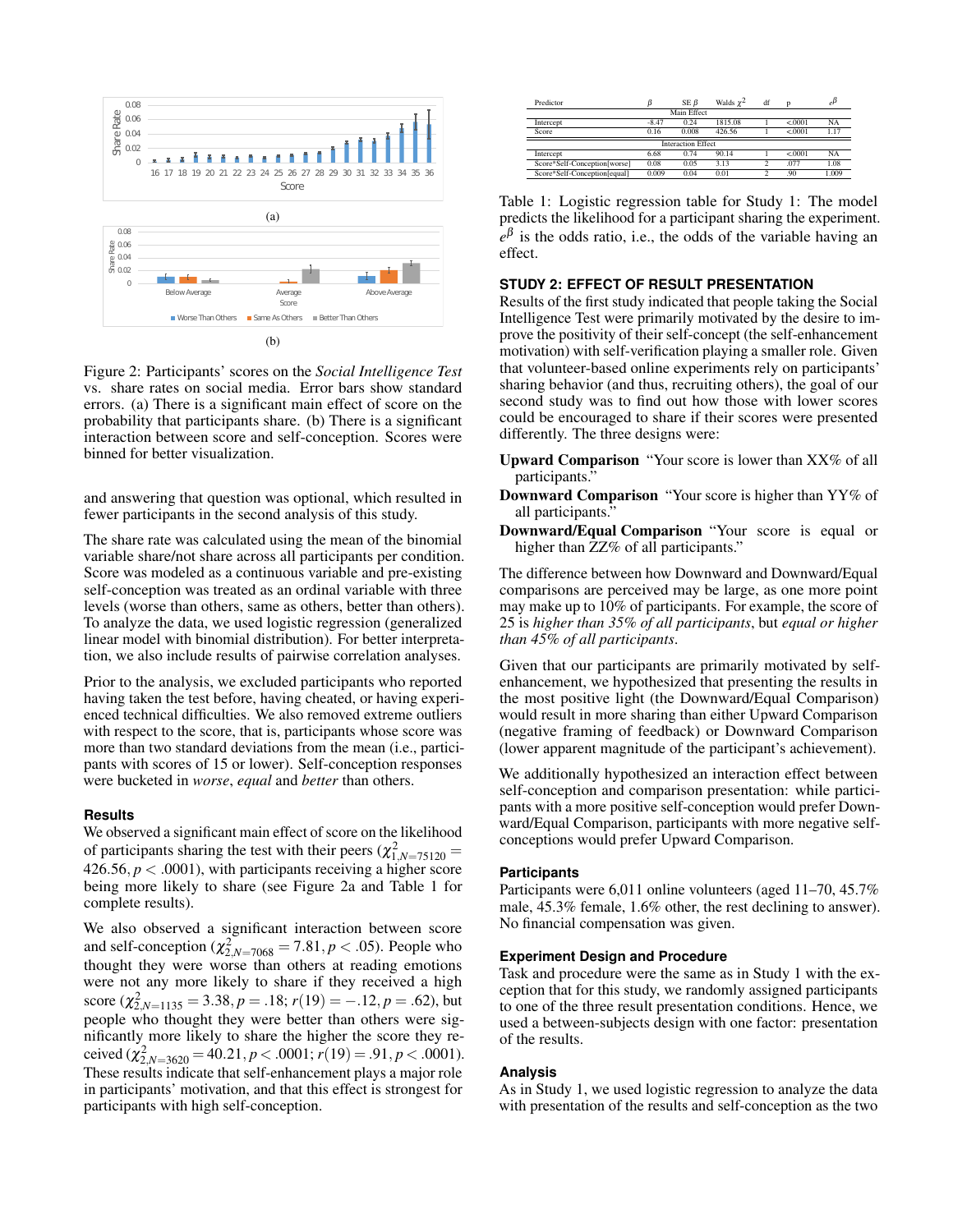

Figure 3: (a) Share rates for Downward, Downward/Equal and Upward comparison of 6,011 participants. Share rate is the fraction of participants that shared their results with others. (b) Share rates for Downward, Downward/Equal, and Upward, for different self-conceptions.

independent variables. The share rate was calculated the same way as in Study 1. In this study, we additionally controlled for score by including it as a covariate. We used the same exclusion criteria as in Study 1.

## **Results**

We observed a significant main effect of the way the score was communicated on the likelihood of participants sharing the test with their peers ( $\chi^2_{2,N=6011} = 14.00, p < .001$ ). Post hoc pairwise comparisons with Bonferroni correction showed that participants receiving Upward comparison (M=0.007) were significantly less likely to share than participants receiving Downward Comparison (M=0.015,  $\chi^2_{1,N=4324} = 6.60, p < .05$ ) or participants receiving Downward/Equal Comparison (M=0.02,  $\chi^2_{1,N=4397} = 14.22, p < .001$ ). There was no significant difference between participants receiving Downward/Equal or Downward Comparison ( $\chi^2_{1,N=4407} = 1.44, p = .45$ ).

We also observed a significant interaction effect between self-conception and the way the score was communicated  $(\chi^2_{4,N=6011} = 9.63, p < .05)$ . This effect was different from what we expected: People who expected to do poorly benefited more from the most optimistic presentation of the results than people who expected to do well.

## **DISCUSSION AND FUTURE WORK**

In this work, we asked the question how to get people to share more often their results on online behavioral experiment platforms. To answer this question, we investigated whether people on volunteer-based online experiment platforms are driven by self-evaluation, self-enhancement or self-assessment. To do this, we analyzed participants' sharing behavior through the lens of social comparison theory in the context of the Social Intelligence Test. In Study 1, we observed a main effect of a participant's score on the probability that the participant would share the test on a social networking site. We also found an interaction effect between score and self-conception. These findings suggest that people taking the Social Intelligence

| Predictor                                        | ß       | SE $\beta$ | Walds $\chi^2$ | df | D      | $\beta$ |
|--------------------------------------------------|---------|------------|----------------|----|--------|---------|
| Intercept                                        | $-9.71$ | 1.41       | 58.69          |    | < 0001 | NA      |
| Score                                            | 0.17    | 0.05       | 13.93          |    | .0002  | 1.18    |
| Presentation[Down]                               | $-0.25$ | 0.73       | $\Omega$       |    |        | 0.78    |
| Presentation[Down/Equal]                         | 1.60    | 0.59       | 13.94          |    | .0002  | 4.95    |
| Self-Conception[Low-Medium]                      | 0.29    | 0.60       | 0.64           |    | .42    | 1.34    |
| Self-Conception[High-Medium]                     | 0.77    | 0.27       | 9.97           |    | .0016  | 2.16    |
| Presentation[Down]*Self-Conc.[Low-Medium]        | 0.57    | .79        | $\Omega$       |    |        | 1.77    |
| Presentation[Down]*Self-Conc.[High-Medium]       | $-.13$  | .35        | 0.10           |    | 0.76   | 0.88    |
| Presentation[Equal/Down]*Self-Conc.[Low-Medium]  | $-1.60$ | .67        | 9.07           |    | .0026  | 0.20    |
| Presentation[Equal/Down]*Self-Conc.[High-Medium] | 0.35    | 37         | 0.79           |    | 0.37   | 1.42    |

Table 2: Logistic regression table for study 2: The model predicts the likelihood for a participant sharing the experiment.

Test are mostly driven by self-enhancement with some selfverification motives.

Given that volunteer-based online experiments rely on participants' sharing behavior (and thus, recruiting others), we conducted Study 2, in which we manipulated the presentation of participants' individual results. We found that the most positive social comparison condition resulted in the highest share rates, but this time we did not observe the expected moderating effect of pre-existing self-conception: Surprisingly, people with lower self-conception were more (rather than less) likely to share in the most positive social comparison condition. In contrast, the *self-verification* motive — partially supported by the results of the first study — would have predicted that lower self-conception might have led to higher sharing rates in the case of more negative score presentation [\[17\]](#page-4-9). Finding out why the self-conception had an opposite effect in our two studies will be an interesting further research direction.

Overall, these results show that high-performers are more likely to share their results, which could bias the participant pool if, for example, an online social network mainly consisted of other high-performers (there is ample evidence of homophily in social networks along many dimensions, including cognitive abilities [\[11\]](#page-4-16)). Our results imply that we could manipulate the presentation of the results not just to increase the overall sharing rate, but also to reduce the difference in sharing rates between high and low performers. By personalizing participant feedback for self-conception and participant performance using social comparison, designers can significantly improve share rates and therefore might increase the overall impact and quality of their online experiment. For example, the feedback for participants with a low self-conception could emphasize the positivity of the results.

A limitation of our study is that we did not measure whether participants believed that their ability to read the emotions of others was a fixed trait or a skill that could be improved. Another limitation of our approach is that we did not measure the actual reasons for sharing. Measuring and understanding the role of the participant's need for self-affirmation, i.e. the need for projecting a certain image to others, might be a promising direction, as self-affirmation has been shown to be an important motive for sharing information with others [\[2\]](#page-4-17). These directions might affect the impact of social comparison [\[15\]](#page-4-18) and should be considered in future work.

Acknowledgements. The authors would like to thank Ofra Amir for helpful comments and suggestions.

Online Appendix. The data used in this work can be found at <http://iis.seas.harvard.edu/resources/>.